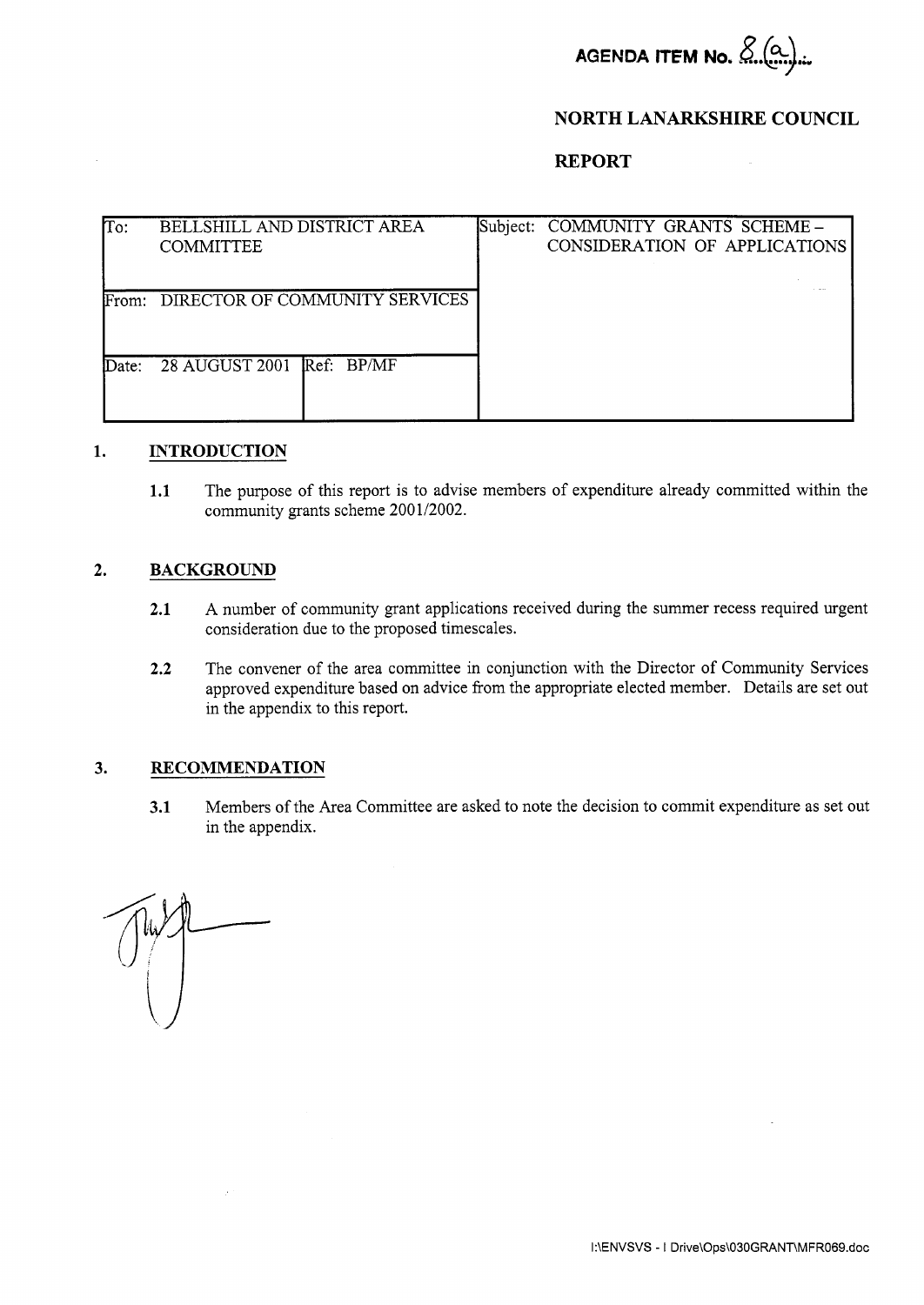# APPENDIX

 $\mathcal{L}_{\mathcal{L}}$ 

 $\sim$   $\pm$   $\sim$ 

# **APPLICATIONS COVERING MORE THAN ONE AREA COMMITTEE BOUNDARY**

#### **COMMUNITY GRANT APPLICATIONS**

 $\gamma_{\rm s}$ 

| Ref No:                              | Name of Group                                             | <b>Purpose</b>                                                              | Amount<br><b>Requested</b> | Area/Ward No:                                                                                                                         | Recommendation                        | Total                |  |  |  |  |
|--------------------------------------|-----------------------------------------------------------|-----------------------------------------------------------------------------|----------------------------|---------------------------------------------------------------------------------------------------------------------------------------|---------------------------------------|----------------------|--|--|--|--|
| <b>Applications for Homologation</b> |                                                           |                                                                             |                            |                                                                                                                                       |                                       |                      |  |  |  |  |
| ALL:CG00/01-610                      | Calder Pre 5 Playgroup,<br>Coatbridge                     | assist with costs of advertisement                                          | £500                       | 35                                                                                                                                    | $35 - £500$                           | £500                 |  |  |  |  |
| ALL:CG01/02 - 143                    | C.A.B.I.A Counselling and<br>Benefits in Action, Airdrie  | assist with costs of planning day<br>(previously awarded £150)              | £435                       | 2, 4, 5, 6, 10, 16, 18, 19, 21,<br>23, 24, 26, 27, 28, 29, 31, 33,<br>34, 35, 36, 37, 38, 39, 41 to<br>53, 54, 58, 59, 67, 68, 69, 70 | $21 - Nil$<br>$46 - £50$<br>48 - £25  | £75 and continue     |  |  |  |  |
| ALL:CG01/02 - 144                    | Airdrie Gardening Group,<br>Airdrie                       | assist with costs of visits and tutors                                      | £1000                      | 40, 42, 43, 49                                                                                                                        | 42 - £200                             | £200 and<br>continue |  |  |  |  |
| ALL:CG01/02 - 145                    | Comhaltas Ceoltoiri Eireann,<br>Holytown                  | assist with purchase of musical<br>instruments<br>(previously awarded £125) | £2000                      | 5, 6, 19, 21, 23, 27, 28, 29,<br>31, 35, 43, 50, 52                                                                                   | $19 - £50$<br>$21 - £25$<br>27 - £200 | £275 and<br>continue |  |  |  |  |
| ALL:CG01/02 - 146                    | North Lanarkshire<br>Independent Advice Group,<br>Airdrie | assist with start up and running costs<br>(previously awarded £50)          | Unknown                    | 1 to 70                                                                                                                               | $9 - £10$<br>$48 - £25$               | £35 and continue     |  |  |  |  |

 $\mathbf{A}$